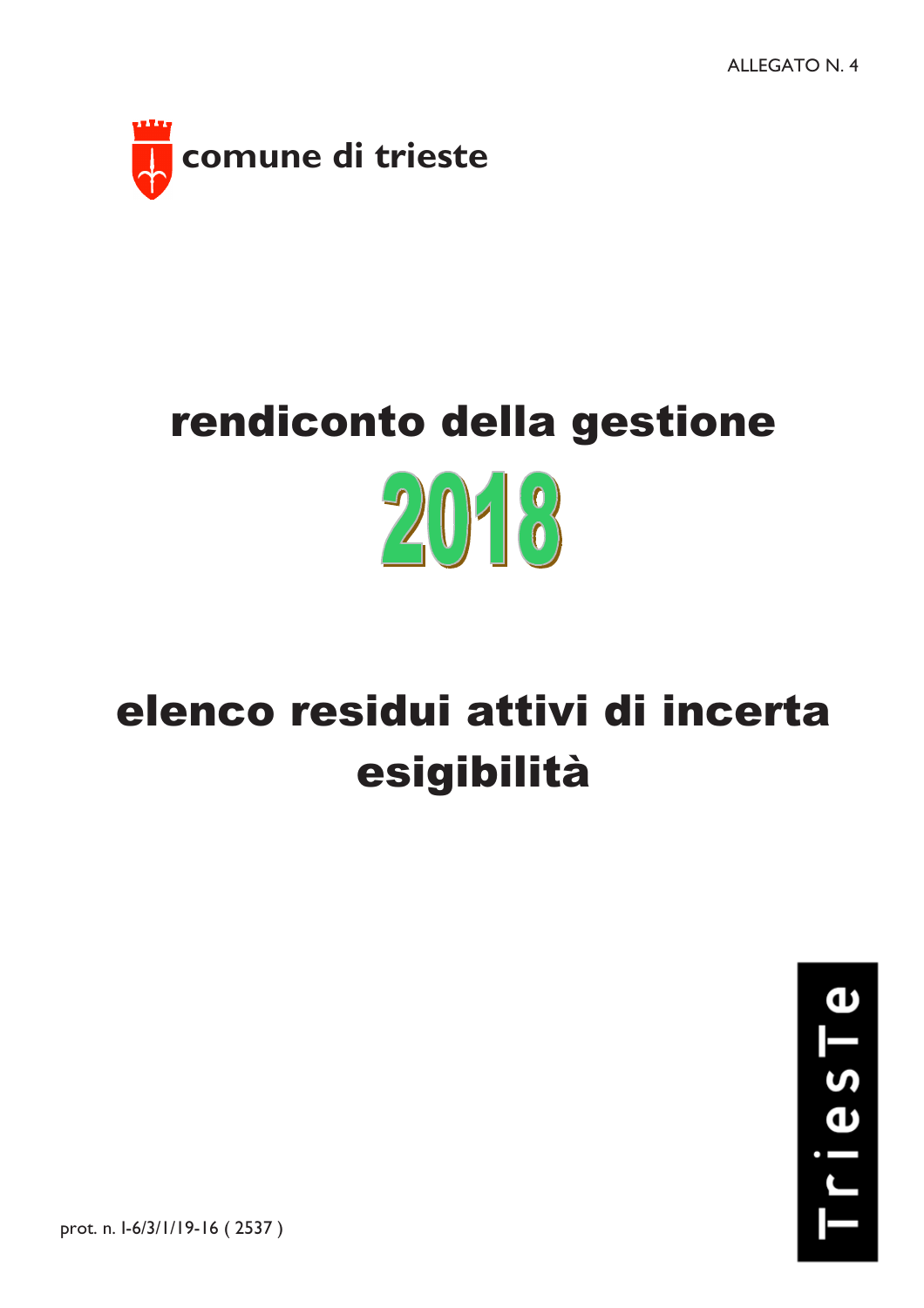| <b>ANNO</b> | <b>CAPITOLO</b> | N. ACC. | <b>DESCRIZIONE ACCERTAMENTO</b>                                                                                                                           | <b>IMPORTO 2018</b> |
|-------------|-----------------|---------|-----------------------------------------------------------------------------------------------------------------------------------------------------------|---------------------|
| 1970        | 1030            | 00553/0 | DALL'AMM.NE DELLE PP.TT. CONCESSIONE<br>PONTE RADIO DEI VV.UU. E DALL'IN-TEND. DI<br><b>FINANZA CONCESSIONE AREA CASERMA</b><br><b>FILIBERTO</b><br>04690 | 104,70              |
| 1978        | 1030            | 00560/0 | RIMBORSO DEPOSITO CAUZIONALE<br>CONCESSIONE BAGNI MARINI EFFETTUATI<br><b>NEL 1978</b><br>04690                                                           | 6,46                |
| 1979        | 1030            | 00564/0 | POSA CONDOTTA FOGNANTE E<br>CONCESSIONE AREA PROLUNGAMENTO VIA<br>S.MARCO A PASSEGGIO SANT'ANDREA<br>04690                                                | 51,65               |
| 1980        | 1030            | 00565/0 | DALL'UFFICIO BOLLO E DEMANIO CAUZIONE<br>PER CONCESSIONE DEMANIALE BAGNI<br>TOPOLINI 1980/1981<br>04690                                                   | 52,99               |
| 1981        | 2110            | 00088/0 | COSTITUZIONE SERVITU' DI GALLERIA A<br>SCORCOLA ACCETTAZIONE INDENNITA' XII<br>1007/945 58<br>02100                                                       | 99,03               |
| 1982        | 1030            | 00597/0 | CONDUZIONE LOCALI PRO UFFICIO DI<br>CONCILIAZIONE - DEPOSITO CAUZIONALE -<br>MODIFICA D.G. 3029 DD 11.8.81<br>IX-<br>18/5-58/81<br>04690                  | 40,49               |
| 1984        | 605             | 04136/0 | IVA SU FATTURE CAMPI SPORTIVI 1984                                                                                                                        | 193,85              |
| 1984        | 2110            | 03546/0 | COLLEGAMENTO AUTOSTRADALE SISTIANA-<br>OPICINA-PADRICIANO-LAVORI DI<br>COSTRUZIONE IV LOTTO - CESSIONE<br>ALL'ANAS XII-306/113-78<br>02100                | 109.148,00          |
| 1984        | 2110            | 03547/0 | COLLEGAMENTO AUTOSTRADALE SISTIANA-<br>OPICINA-PADRICIANO - LAVORI DI<br>COSTRUZIONE III LOTTO - CESSIONE<br>ALL'ANAS XII-306/114-78<br>02100             | 7.178,75            |
| 1985        | 605             | 04711/0 | IVA 18% SU PROVENTI DEL PALASPORT<br>RELATAIVI AL 1985                                                                                                    | 11,66               |
| 1985        | 650             | 04712/0 | PROVENTI DEL PALASPORT RELATAIAVI AL<br>1985                                                                                                              | 66,15               |
| 1985        | 1030            | 04761/0 | CONCESS, COMP. DEMAN, EX DIREZ, DI<br>ARTIGLIERIA DIV. CAMPO MARZIO 1-3 AD USO<br>MUSEO DEL MARE E M.O.I. X-44/18-85<br>04690                             | 3.718,49            |
| 1985        | 1030            | 04762/0 | CONCESS. PARTE IMM. DEMAN. PALAZZO DI<br>GIUSTIZIA ADIBITO AD UFFICI GIUDRINNOVO<br>PER. 1.1.85-31.12.90 X-44/2-85<br>04690                               | 28.405,13           |
| 1985        | 1030            | 04764/0 | CONCESS. LOCALI PALAZZO DI GIUSTIZIA -<br>UFF. DI CONCILIAZIONE - RINNOVOPERIODO<br>1.11.84-31.10.90 X-44/14-85<br>04690                                  | 1.075,19            |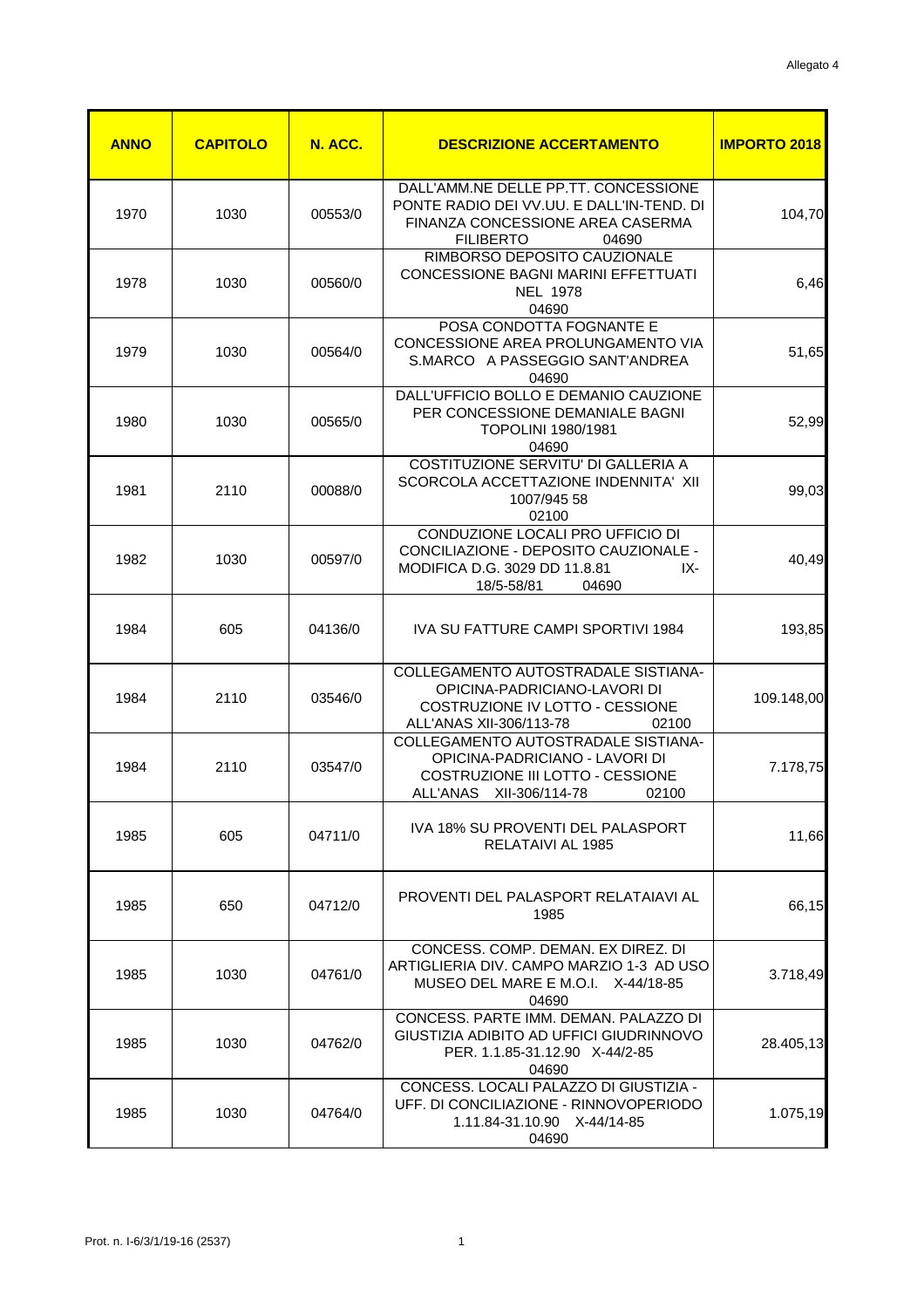| <b>ANNO</b> | <b>CAPITOLO</b> | N. ACC. | <b>DESCRIZIONE ACCERTAMENTO</b>                                                                                                             | <b>IMPORTO 2018</b> |
|-------------|-----------------|---------|---------------------------------------------------------------------------------------------------------------------------------------------|---------------------|
| 1986        | 605             | 04796/0 | IVA 18% SU PROVENTI PALESTRE RELATIVI AL<br>1986                                                                                            | 4,55                |
| 1986        | 650             | 04741/0 | <b>PROVENTI PALASPORT 1986</b>                                                                                                              | 1.000,89            |
| 1986        | 650             | 04795/0 | <b>PROVENTI PALESTRE RELATIVE AL 1986</b>                                                                                                   | 25,41               |
| 1986        | 1035            | 04799/0 | RIMBORSI VARI DI CONSUMI EGA NEI LOCALI<br><b>IN AFFITTO</b><br>01990                                                                       | 178,76              |
| 1987        | 605             | 04720/0 | IVA SU FATTURE PALESTRE RELATIVE AL 1987                                                                                                    | 1,95                |
| 1987        | 650             | 04653/0 | <b>PROVENTI PALASPORT RELATIVI AL 1987</b>                                                                                                  | 1.685,46            |
| 1988        | 650             | 03638/0 | PROVAENTI PALAZZO DELLO SPORT - ANNO<br>1988                                                                                                | 0,52                |
| 1988        | 650             | 04111/0 | <b>PROVENTI CAMPI SPORTIVI ANNO 1988</b>                                                                                                    | 490,63              |
| 1988        | 650             | 04669/0 | <b>PROVENTI PISCINA BIANCHI - ANNO 1988</b>                                                                                                 | 0,39                |
| 1988        | 650             | 04812/0 | FATTURE PALESTRE REALTIVE AL MESE DI<br><b>MARZO 1988</b>                                                                                   | 22,55               |
| 1988        | 650             | 04814/0 | FATTURE PALASPORT RELATIVE AI MESI DI<br>GENNAIO-FEBBRAIO-MARZO-APRILE E<br>MAGGIO 1988                                                     | 896,05              |
| 1988        | 650             | 04816/0 | FATTURE PISCINA REALTIVE AL 1988 - MESI DI<br>GENNAIO-MARSO-APRILE-GIUGNO E LUGLIO                                                          | 4,77                |
| 1988        | 1030            | 04862/0 | DETERMINAZIONE SALDO AL 31.12.88 (DEP.<br>CAUZ. SPIAGGIA EX TOPOLINO - D.G. 3941/88)<br>04690                                               | 103,29              |
| 1989        | 1030            | 02071/0 | DEPOSITO CAUZ. IN C/C/P PER CONVENZIONE<br>COMUNE / FF.SS. PER TRANSITO NELLE ZONE<br>ADIACENTI IL 'SYLOS'<br>S.A.I.(B)-285/516-81<br>04690 | 3.356,97            |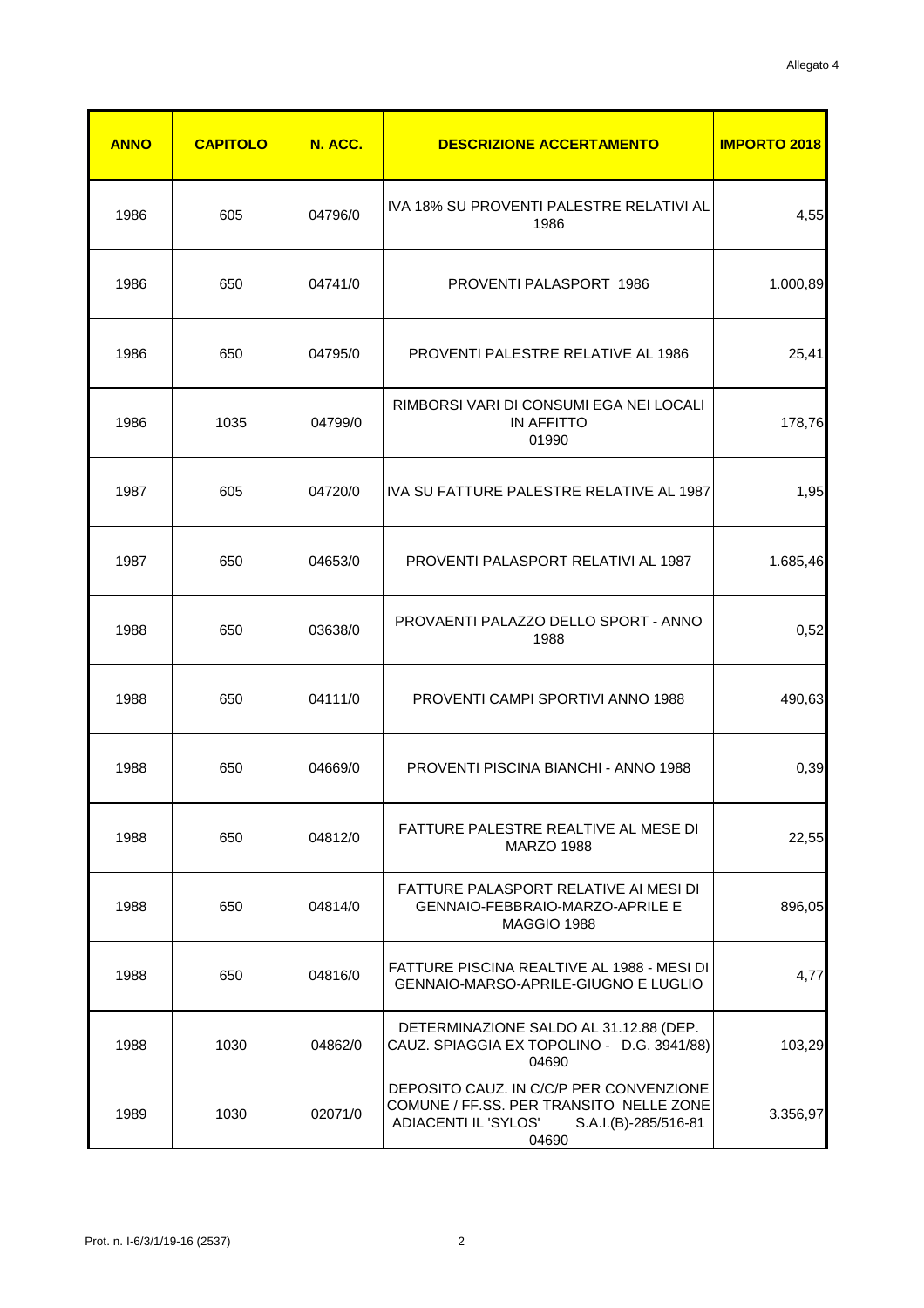| <b>ANNO</b> | <b>CAPITOLO</b> | N. ACC. | <b>DESCRIZIONE ACCERTAMENTO</b>                                                                                                                            | <b>IMPORTO 2018</b> |
|-------------|-----------------|---------|------------------------------------------------------------------------------------------------------------------------------------------------------------|---------------------|
| 1990        | 650             | 00956/0 | PROVENTI IMPIANTI SPORTIVI RELATIVI AL<br>1990                                                                                                             | 11.726,91           |
| 1990        | 1015            | 02936/0 | RIMBORSI SPESE INQUILINI ALLOGGI<br>COMUNALI ISCRITTI A RUOLO E NON RISCOSSI                                                                               | 742,39              |
| 1990        | 1030            | 00163/0 | RINNOVO CONCESSIONE DEMANIALE<br>MARITTIMA ANNI 1989/90 - SPIAGGIA EX<br>TOPOLINI DI BARCOLA - DEPOSITO<br><b>CAUZIONALE</b><br>STTL -7/2-90<br>04690      | 103,29              |
| 1990        | 1030            | 01946/0 | RESTITUZIONE DEPOSITO CAUZIONALE<br>CONCESSIONE SOTTOSUOLO IMP. PROTEZIO<br>NE CATODICA 10-26/1-48/90<br>04690                                             | 258,23              |
| 1990        | 1030            | 01988/0 | <b>DEPOSITO CAUZIONALE RELATIVO</b><br>ALL'ATTRAVERSAMENTO FOGNARIO DELLA<br>LINEA TRIESTE C.M. - AQUILINIA<br>$10$-6/1-$<br>6/90<br>04690                 | 286,12              |
| 1991        | 650             | 01320/0 | PROVENTI IMP. SPORTIVI - FATTURE - 1991<br>01100                                                                                                           | 63.740,72           |
| 1991        | 1015            | 01935/0 | RIMBORSI SPESE DA INQUILINI ASSEGNATARI<br>DI ALLOGGI DI PROPRIETA' COMUNALE -<br>IMPORTI RUOLO DA N.1 A N.13/91                                           | 32.570,60           |
| 1991        | 1030            | 00069/0 | DEPOSITO CAUZIONALE VERSATO ALL'E.A.P.T.<br>PER CONCESS, AREA DEMAN, MARITTIMA PER<br>POTENZ.IMP.FOGNARI ZONA INDUSTRIALE<br>10\$-6/2-8/90 (IMP.1066)04690 | 140,99              |
| 1991        | 1030            | 01792/0 | RECUPERO INTEGRAZIONE DEPOSITO<br>CAUZIONALE PER CONCESSIONE MQ 803 DI<br>AREA DEMANIALE MARITTIMA V.LE MIRAMARE<br>10-6/2-5/90<br>04690                   | 284,05              |
| 1991        | 6080            | 02704/0 | DICH. REDDITI MOD. 760 ANNO 1990 -<br>AUTOLIQUIDAZIONE IRPEG ILOR<br>RIMBORSO DA PARTE IACP 13-17/34-19/91<br>04620                                        | 852,15              |
| 1992        | 650             | 00159/0 | PISCINA DI ALTURA - CANONE PER AFFIDAM.<br>IN GESTIONE CONTROLLATA PER UN ANNO<br>STTL-135/68-84<br>01100                                                  | 1.549,37            |
| 1992        | 650             | 00160/0 | CAMPO SPORTIVO DI V.FLAVIA - CANONE PER<br>AFFIDAM. IN GESTIONE CONTROLLATA PER 6<br>MESI AL C.S. PONZIANA<br>STTL-139/14-89<br>01100                      | 1.032,91            |
| 1992        | 650             | 00302/0 | PROVENTI CAMPI E COMPLESSI SPORTIVI -<br>FATTURE IMPIANTI SPORTIVI<br><b>ANNO 1992</b><br>01100                                                            | 59.775,57           |
| 1992        | 650             | 00476/0 | CAMPO SPORTIVO S.LUIGI - CANONE PER<br>AFFIDAM. IN GESTIONE CONTROLLATA STTL-<br>116/25-89<br>VEDI IMPP. 1537-1650<br>01100                                | 1.032,91            |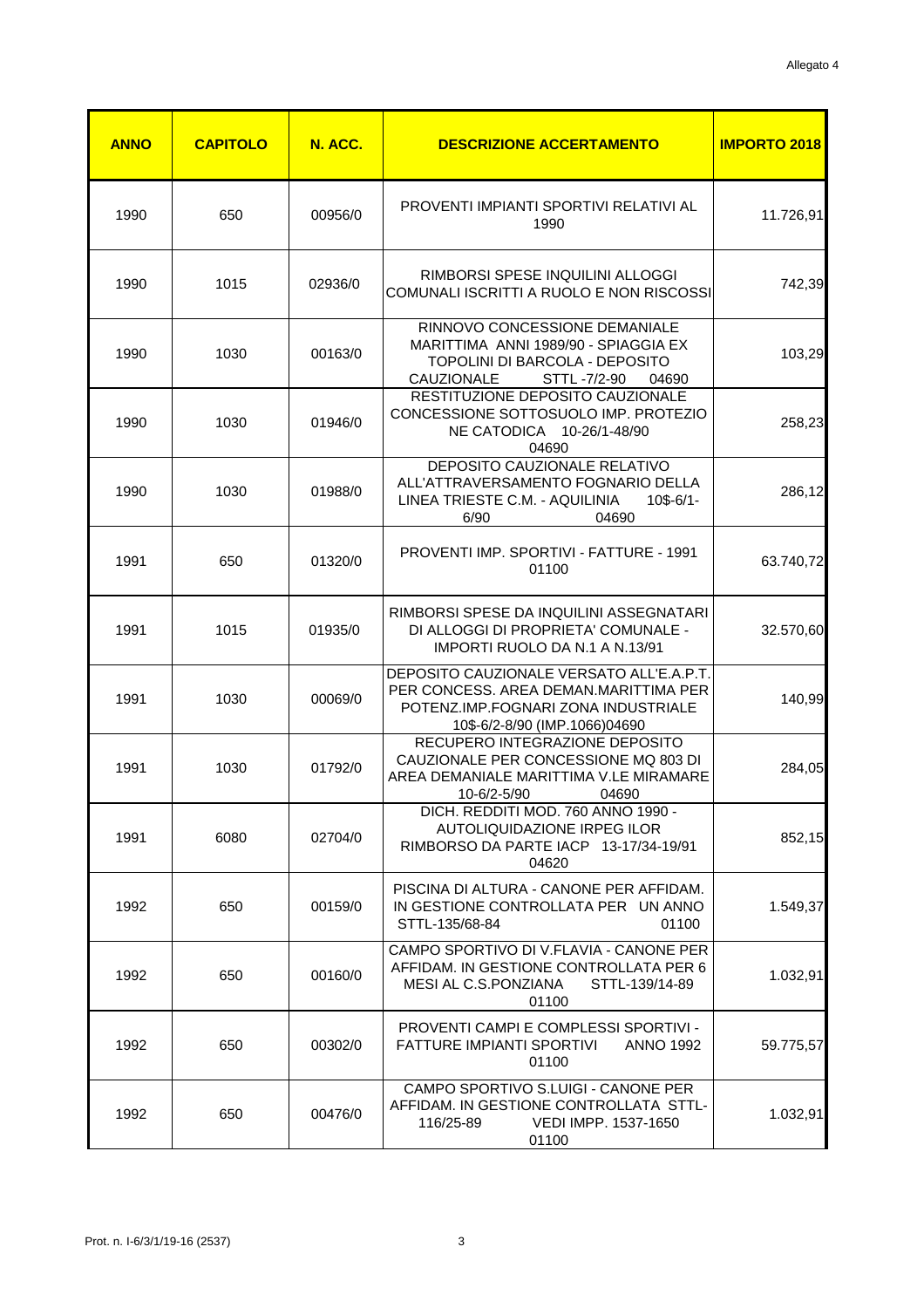| <b>ANNO</b> | <b>CAPITOLO</b> | N. ACC. | <b>DESCRIZIONE ACCERTAMENTO</b>                                                                                                                   | <b>IMPORTO 2018</b> |
|-------------|-----------------|---------|---------------------------------------------------------------------------------------------------------------------------------------------------|---------------------|
| 1992        | 1015            | 01007/0 | RIMBORSO SPESE DA INQUILINI<br>I SEM. 92<br>01612                                                                                                 | 11.478,93           |
| 1992        | 1030            | 01559/0 | CAUZIONE PER ATTRAVERS. FOGNARIO SOTT.<br>KM 4+725 LINEA TS C.M.-AQUILI NIA<br>$10 - 6/1 -$<br>04690<br>1/92                                      | 573,27              |
| 1993        | 650             | 00156/0 | PROVENTI CAMPI E COMPLESSI SPORTIVI -<br><b>FATTURE IMPIANTI SPORTIVI</b><br>01100                                                                | 13.542,76           |
| 1993        | 650             | 00156/1 | STADIO ROCCO - COPPA PELE' - MUNDIALITO -<br>4 P.C. INCASSO DA INTROITARESSTTL-12/91-93<br>01100                                                  | 12.911,42           |
| 1993        | 840             | 00189/0 | FITTI REALI - TERRENI COMUNALI ISCRITTI A<br><b>RUOLO</b><br>01300                                                                                | 12.358,91           |
| 1993        | 1015            | 00892/0 | RIMBORSO SPESE DA INQUILINI ASSEGNATARI<br><b>ALLOGGI COMUNALI</b><br>01612                                                                       | 19.169,39           |
| 1993        | 1030            | 01096/0 | <b>CONCESSIONE IMMOBILE DEMANIALE</b><br>PALAZZO DI GIUSTIZIA - DEPOSITO CAUZ. 10-<br>1/350-90<br>04690                                           | 14.202,56           |
| 1993        | 6080            | 00354/0 | NUOVO STADIO COM.LE - DANNEGGIAMENTI<br>DD 14.2.93 - RISARCIMENTO<br>STTL-12/13-<br>4/93<br>04620                                                 | 12.290,05           |
| 1994        | 650             | 04426/0 | FATT. IMPIANTI SPORTIVI RELATIVE AL 1994<br>01100                                                                                                 | 99.426,82           |
| 1994        | 840             | 01024/0 | FITTI TERRENI 1994 - RUOLO 5/94<br>01300                                                                                                          | 7.993,03            |
| 1994        | 890             | 00599/0 | RUOLI 1-2-3-4   SEM. 1994<br>E RUOLI 7-8<br>01400                                                                                                 | 96,17               |
| 1995        | 650             | 04125/0 | <b>FATTURE IMPIANTI SPORTIVII RELATIVE AL</b><br>1995                                                                                             | 13.159,68           |
| 1995        | 1030            | 01916/0 | ACCESSO AL SISTEMA INFORMATICO DELLA<br>DIREZIONE GENERALE DELLA MOTORIZ<br>ZAZIONE CIVILE E T.C. - DEPOSITO<br>CAUZIONALE<br>5-78/12-95<br>04690 | 774,69              |
| 1995        | 1035            | 03423/0 | IMMOBILE VIA DEGLI ALPINI 117/1 -<br>CONTRIBUTO UNA TANTUM PER<br>IRSTRUTTURAZIONE (DAL CONI) DG. 3018<br>20/12/95                                | 25.822,84           |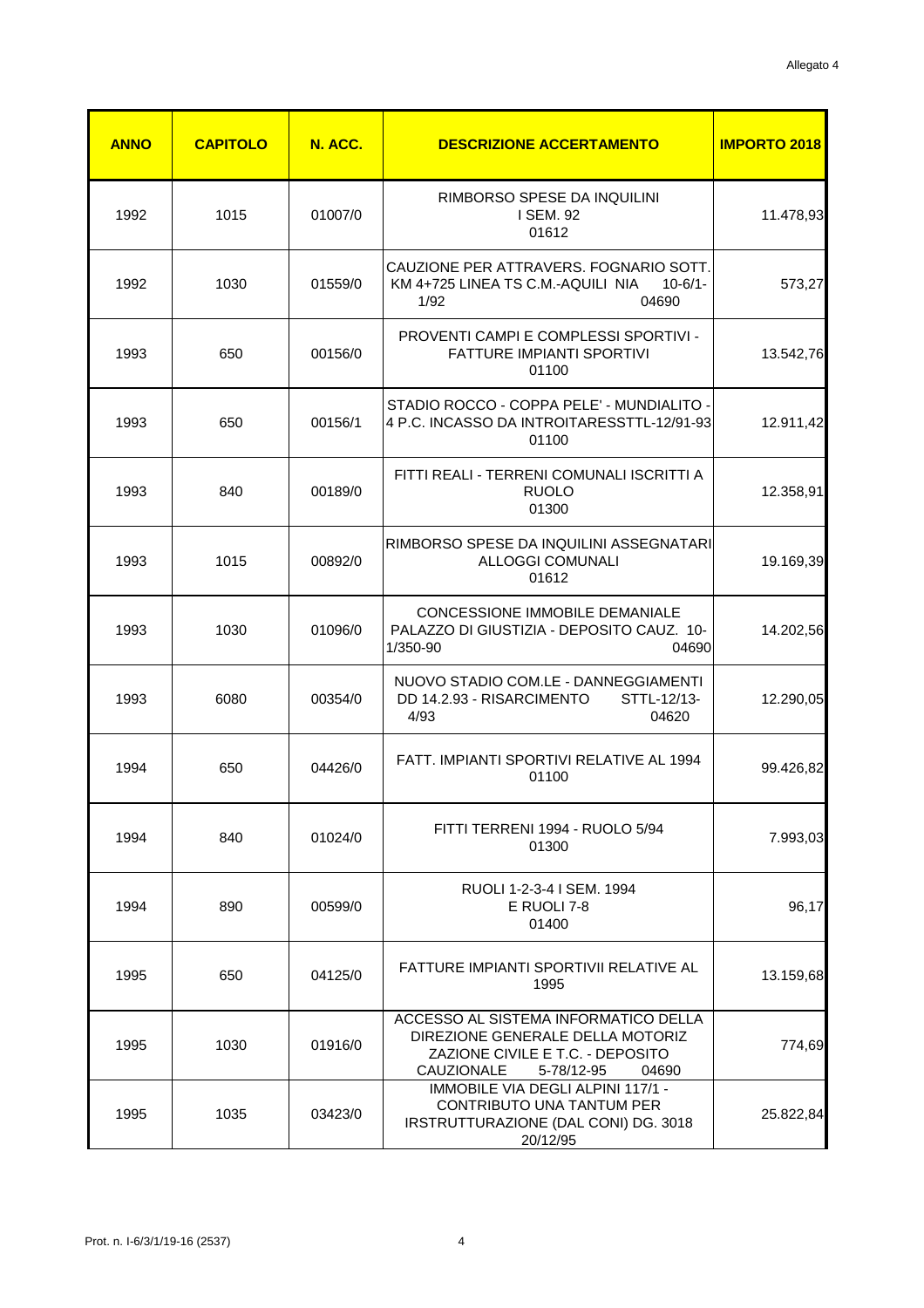| <b>ANNO</b> | <b>CAPITOLO</b> | N. ACC. | <b>DESCRIZIONE ACCERTAMENTO</b>                                                                                                                        | <b>IMPORTO 2018</b> |
|-------------|-----------------|---------|--------------------------------------------------------------------------------------------------------------------------------------------------------|---------------------|
| 1996        | 605             | 04630/0 | IVA SU PROVENTI IMPIANTI SPORTIVI - ANNO<br>1996                                                                                                       | 3.074,02            |
| 1996        | 645             | 02801/0 | COMPLESSO SPORTIVO DI PROSECCO -<br>CAMPI DI BASEBALL, HOCKEY PRATO E PA-<br>LAZZINA - RIMBORSO SPESE<br>CONS.ENERGETICI                               | 10.329,14           |
| 1996        | 650             | 04629/0 | PROVENTI IMPIANTI SPORTIVI IN ECONOMIA -<br><b>ANNO 1996</b>                                                                                           | 15.911,79           |
| 1996        | 810             | 04602/0 | INFRAZIONI 1996 - EMESSI RUOLI COATTIVI<br>NEL 1999 E 2000                                                                                             | 256.071,74          |
| 1996        | 940             | 00704/0 | ELEZIONE COMITATI AMMINISTRAZIONE BENI<br>CIVICI FRAZIONALI - 26.5.96 01530 (BARCOLA<br>8.726,67 V.IMP. 97/5192 - OPICINA 28.909,91<br>V.IMP. 97/5197) | 2.944,94            |
| 1996        | 2110            | 00181/0 | COMPENDIO DI V.DELL'ACQUA - INTERVENTO<br>DI RECUPERO URBANISTICO A CURA<br><b>DELL'IACP</b><br>10-12/172-92<br>02100                                  | 105.157,96          |
| 1997        | 645             | 00285/0 | IMPIANTI SPORTIVI IN CONCESSIONE -<br><b>IMPONIBILE 1997</b>                                                                                           | 7.689,05            |
| 1997        | 645             | 00286/0 | *IVA* IMPIANTI SPORTIVI IN CONCESSIONE -<br><b>IVA 19%</b>                                                                                             | 1.471,90            |
| 1997        | 650             | 00283/0 | PROVENTI IMPIANTI SPORTIVI IN ECONOMIA<br><b>IMPONIBILE 1997</b>                                                                                       | 2.199,10            |
| 1997        | 650             | 00284/0 | *IVA *PROVENTI IMPIANTI SPORTIVI IN<br>ECONOMIA - I.V.A. 19%                                                                                           | 397,54              |
| 1997        | 830             | 00384/0 | <b>EMISSIONE RUOLI I SEMESTRE 1997-</b><br><b>IMPONIBILE SU FITTI RILEVANTI</b>                                                                        | 336,13              |
| 1997        | 830             | 00388/0 | EMISSIONE RUOLI I SEMESTRE 1997 - IVA SU<br>FITTI RILEVANTI                                                                                            | 84,58               |
| 1997        | 840             | 00385/0 | <b>EMISSIONE RUOLI I SEMESTRE 1997</b>                                                                                                                 | 71,38               |
| 1998        | 50              | 01720/0 | RUOLO 2023/98 - TASSA CONCESSIONI<br><b>COMUNALI</b>                                                                                                   | 2.793,62            |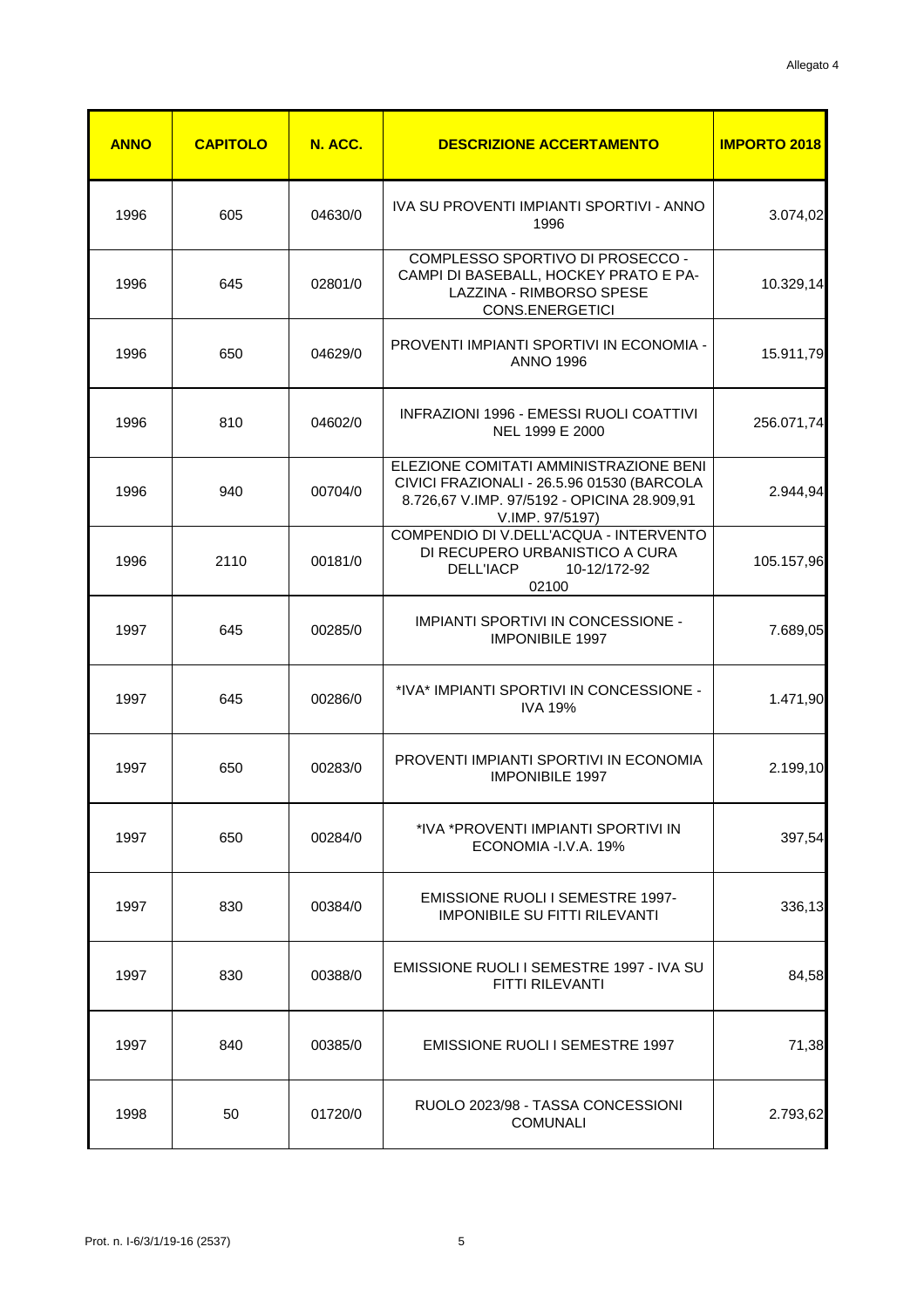| <b>ANNO</b> | <b>CAPITOLO</b> | N. ACC. | <b>DESCRIZIONE ACCERTAMENTO</b>                                                                                                 | <b>IMPORTO 2018</b> |
|-------------|-----------------|---------|---------------------------------------------------------------------------------------------------------------------------------|---------------------|
| 1998        | 50              | 01722/0 | RUOLO 2023/98 FEBBRAIO. PENA PECUN. E<br><b>INTERESSI.</b>                                                                      | 9.956,47            |
| 1998        | 280             | 00856/0 | COSTITUZIONE ARCHIVIO GENERALE 3^ FASE<br>APPROV.PROGETTO PER L'OCCUP. PER<br>CONTR.FONDO TRIESTE 1998 AFF.GEN.26/4-<br>3/98-98 | 154.603,98          |
| 1998        | 645             | 00753/0 | PROVENTI IMPIANTI SPORTIVI IN<br><b>CONCESSIONEAPRILE 1998</b>                                                                  | 0,21                |
| 1998        | 650             | 00410/0 | PROVENTI FATTURE IMPIANTI SPORTIVI IN<br><b>ECONOMIA</b>                                                                        | 6.305,85            |
| 1998        | 790             | 01714/0 | ILLECITI MERCATI ANNI 92, 95, 96 E 97. RUOLO<br>5108/98 - LUGLIO - SANZIONI.                                                    | 614,56              |
| 1998        | 790             | 01715/0 | RUOLO 5108/98 - LUGLIO. MAGGIORAZIONI.                                                                                          | 109,48              |
| 1998        | 790             | 01716/0 | RUOLO 5108/98 - LUGLIO. IVA DI RIVALSA.                                                                                         | 20,64               |
| 1998        | 810             | 01749/0 | INFRAZIONI AL CODICE DELLA STRADA ANNO<br>1998                                                                                  | 3.129.857,75        |
| 1998        | 830             | 00549/0 | emissione ruoli 1998 - imponibile su fatture fitti<br>commerciali                                                               | 10.705,99           |
| 1998        | 1012            | 01327/0 | RINNOVO CONCESSIONE AREE DI TRANSITO<br>PEDONALE E MOTORIZZATO ADIACENTI EX<br>SILOS E STAZIONE FERROVIARIA<br>TERR. 17/9-97    | 516,82              |
| 1999        | 40              | 01082/0 | TARSU - EMISSIONE RUOLI PRINCIPALI 1999 -<br><b>TASSA LORDA</b>                                                                 | 490.269,83          |
| 1999        | 280             | 00894/0 | CONTRIBUTO FINALIZZATO ALLA<br><b>COSTITUZIONE DELL'ARCHIVIO GENERALE 1-</b><br>26/4-1/3-99                                     | 141.942,03          |
| 1999        | 645             | 00576/0 | vendite1999                                                                                                                     | 28.502,98           |
| 1999        | 650             | 00575/0 | vendite 1999                                                                                                                    | 68.713,49           |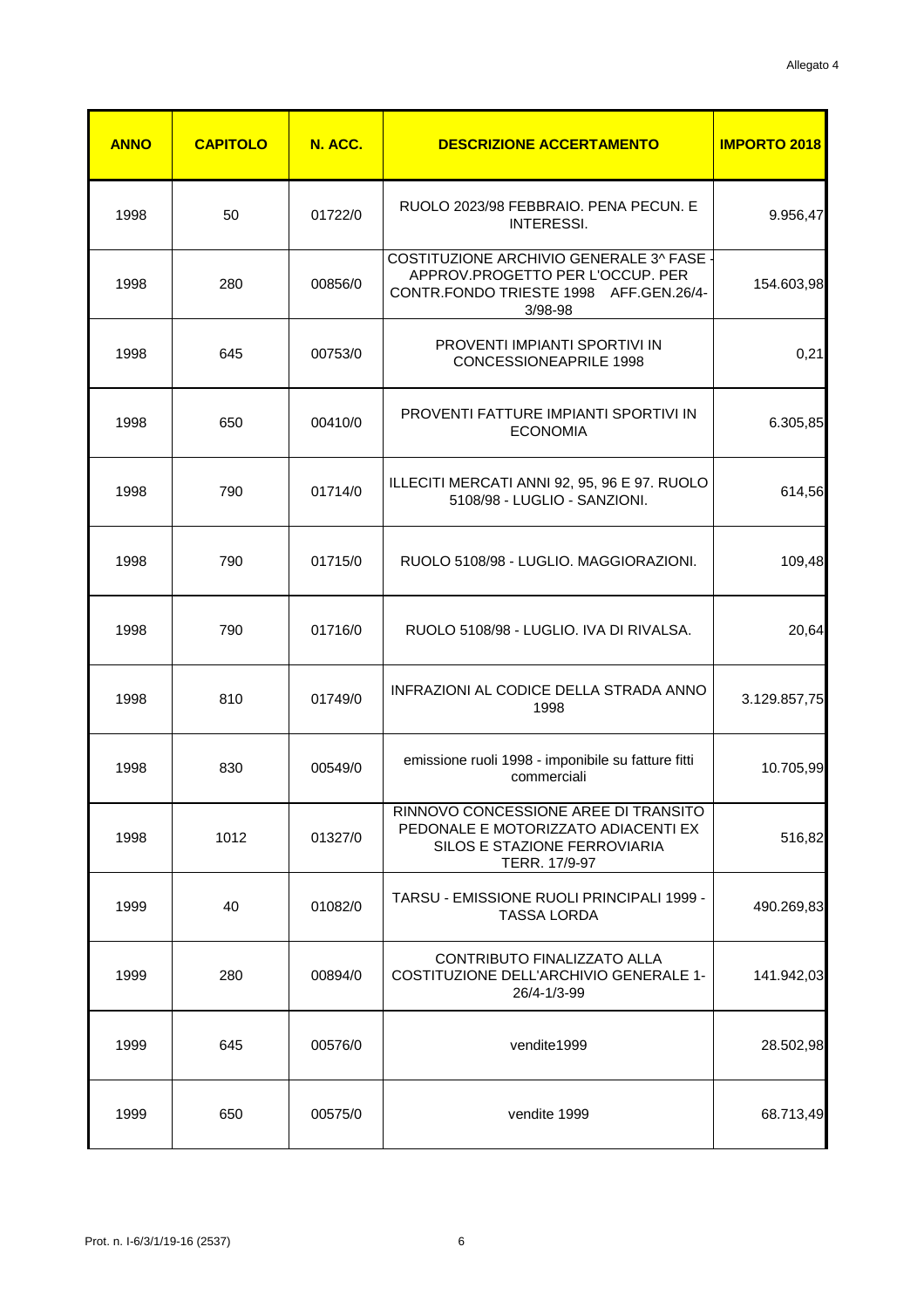| <b>ANNO</b> | <b>CAPITOLO</b> | N. ACC. | <b>DESCRIZIONE ACCERTAMENTO</b>                                                                                                                      | <b>IMPORTO 2018</b> |
|-------------|-----------------|---------|------------------------------------------------------------------------------------------------------------------------------------------------------|---------------------|
| 1999        | 650             | 01559/0 | ACCERTAMENTO MAGGIORAZIONE RUOLO<br>2455/99 IMPIANTI SPORTIVI 90/91/93                                                                               | 1.838,51            |
| 1999        | 790             | 01546/0 | RUOLO 5026/99 COMMERC IO E MERCATI<br>SANZ. AMM.VE E MAGGIORAZIONE                                                                                   | 1.623,63            |
| 1999        | 790             | 01547/0 | RUOLO 5010/99 COMMERCIO E MERCATI SANZ.<br>AMM.VE E MAGGIORAZIONE                                                                                    | 62.589,23           |
| 1999        | 810             | 01105/0 | EMISSIONE RUOLO 5006/99 INFRAZIONI CDS<br>95/96                                                                                                      | 112.117,29          |
| 1999        | 830             | 00886/0 | CANONI DI LOCAZIONE 1999 RILEVANTI -<br><b>IMPONIBILE</b>                                                                                            | 19.772,09           |
| 1999        | 830             | 00887/0 | 1999 - IVA SU CANONI AFFITTI COMMERCIALI                                                                                                             | 7.078,98            |
| 1999        | 1010            | 00273/0 | RECUPERO DEP. CAUZIONALE LOCAZIONE<br>GIARDINO DI VIA S. MARCO DI PROPRIETA'<br>FFSS AD USO SERVIZIO VERDE PUBBLICO (V.<br>IMP.1970)<br>IMM. 9/10-98 | 387,34              |
| 1999        | 1030            | 01641/0 | MAGGIORAZIONE SU RUOLO 5701/99 CANONI<br><b>TELEFONICI TAXI</b>                                                                                      | 11,30               |
| 1999        | 2540            | 00097/0 | RISTR.PALAZZO ZOIS E COMPL.PALAZZO<br>CIVRANI, ALLEST. ATTREZZ. E RIQUAL.<br>PERTINENZE - APPROV.PROGETTO-FONDO TS<br>(IMP.99/799) ARCH-26/23-97     | 476.011,27          |
| 2000        | 5               | 00564/0 | ICI - EMISSIONE AVVISI DI LIQUIDAZIONE 2000<br>PER VARIAZIONE RENDITA CATASTALE DA 1 A<br>650 - IMPOSTA                                              | 70.651,33           |
| 2000        | 5               | 01034/0 | ICI - AVVISI DI LIQUIDAZIONE NOTIFICATI<br>LUGLIO 2000 E MESI SUCCESSIVI                                                                             | 390.694,23          |
| 2000        | 5               | 01473/0 | INTEGRAZIONE EMISSIONE AVVISI DI<br>LIQUIDAZIONE, CONTESTAZIONE E<br>ACCERTAMENTO 2000                                                               | 8.864,49            |
| 2000        | 10              | 01462/0 | AVVISI DI ACCERTAMENTO EMESSI NEL 2000<br>RELATIVI A VARI ESERCIZI                                                                                   | 261.851,15          |
| 2000        | 645             | 00262/0 | proventi impianti sportivi in concessione                                                                                                            | 19.434,27           |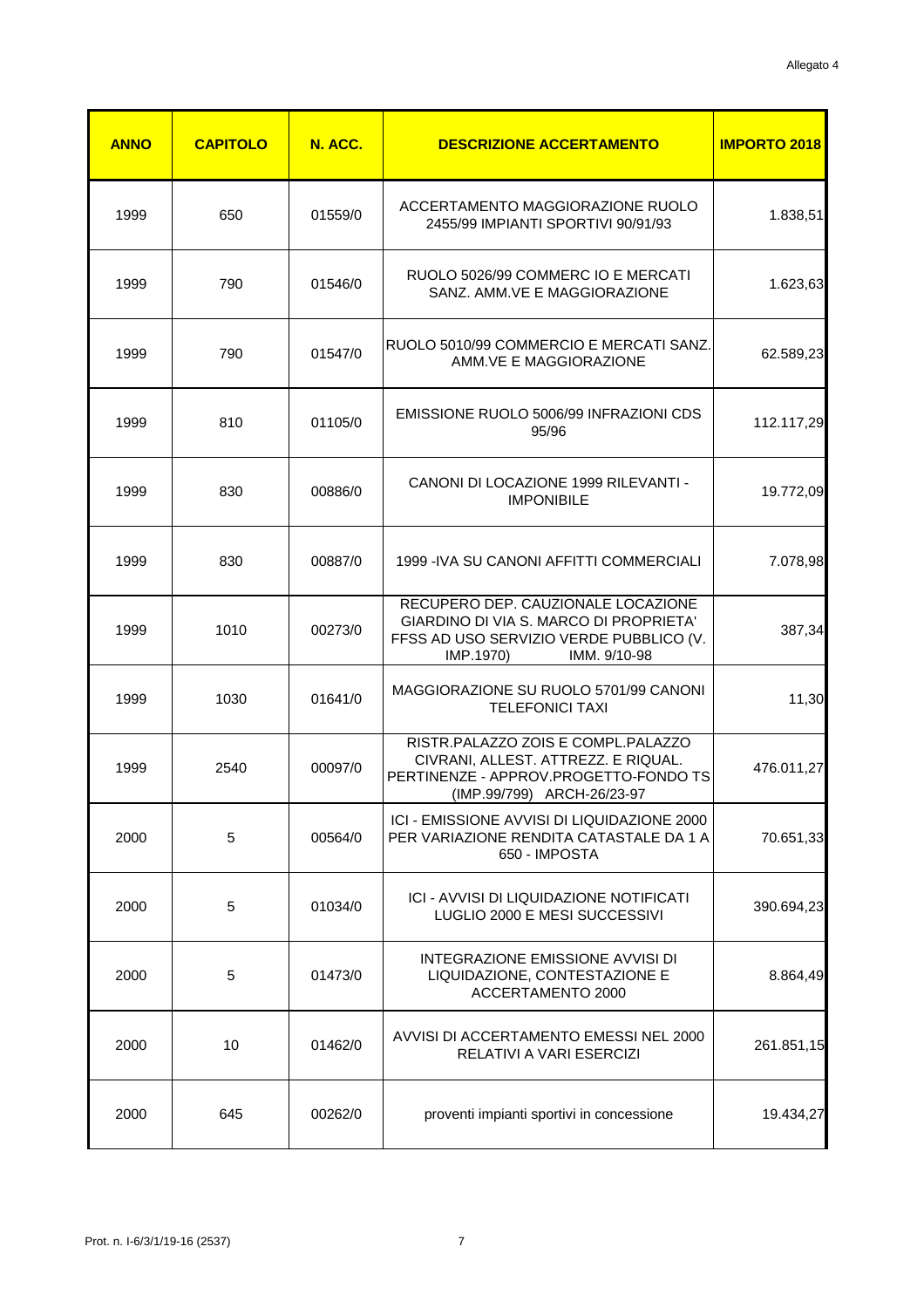| <b>ANNO</b> | <b>CAPITOLO</b> | N. ACC. | <b>DESCRIZIONE ACCERTAMENTO</b>                                                                                                       | <b>IMPORTO 2018</b> |
|-------------|-----------------|---------|---------------------------------------------------------------------------------------------------------------------------------------|---------------------|
| 2000        | 650             | 00261/0 | proventi impianti sportivi in economia 2000                                                                                           | 28.988,50           |
| 2000        | 810             | 00061/0 | INFRAZIONI AL CODICE DELLA STRADA - ANNO<br>2000                                                                                      | 778.997,16          |
| 2000        | 810             | 01253/0 | EMISSIONE RUOLI 2000 COMPETENZA 95/96 -<br><b>MAGGIORAZIONI</b>                                                                       | 92.575,40           |
| 2000        | 830             | 00780/0 | <b>CANONI RILEVANTI 2000</b>                                                                                                          | 9.118,15            |
| 2001        | 50              | 01395/0 | ruolo 2498/01 tassa su concessioni comunali -<br>sanzione e maggiorazione                                                             | 4.588,96            |
| 2001        | 650             | 00241/0 | Proventi impianti sportivi in economia 2001                                                                                           | 1.224,55            |
| 2001        | 780             | 01386/0 | RUOLI VARI 2001 - SANZIONE E<br><b>MAGGIORAZIONE</b>                                                                                  | 45.485,16           |
| 2001        | 790             | 01274/0 | RUOLO 15509/2000 - SERVIZIO MERCATI<br>SANZIONE E MAGGIORAZIONE                                                                       | 7.955,11            |
| 2001        | 790             | 01269/0 | ruolo 5047/2000 servizio commercio e mercati<br>sanzioni e maggiorazione                                                              | 4.241,75            |
| 2001        | 790             | 01387/0 | RUOLI VARI 2001 - SANZIONE E<br><b>MAGGIORAZIONE</b>                                                                                  | 19.667,55           |
| 2001        | 790             | 01402/0 | ruoli vari del 2001 per infrazioni ai regolamenti del<br>commercio e mercati - vendite senza licenza -<br>sanzioni e maggiorazioni    | 197.364,68          |
| 2001        | 790             | 01402/0 | RUOLI VARI DEL 2001 PER INFRAZIONI AI<br>REGOLAMENTI DEL COMMERCIO E MERCATI -<br>VENDITE SENZA LICENZA - SANZIONI E<br>MAGGIORAZIONI | 201.418,19          |
| 2001        | 790             | 01403/0 | rruoli 3998/2000 e 11725/2000 - violazioni ai<br>regolamenti del commercio - sanzioni e<br>maqggiorazioni                             | 29.133,56           |
| 2001        | 830             | 00621/0 | CANONI DI LOCAZIONI COMMERCIALI INSERITI<br>NEI RUOLI 2001                                                                            | 13.433,92           |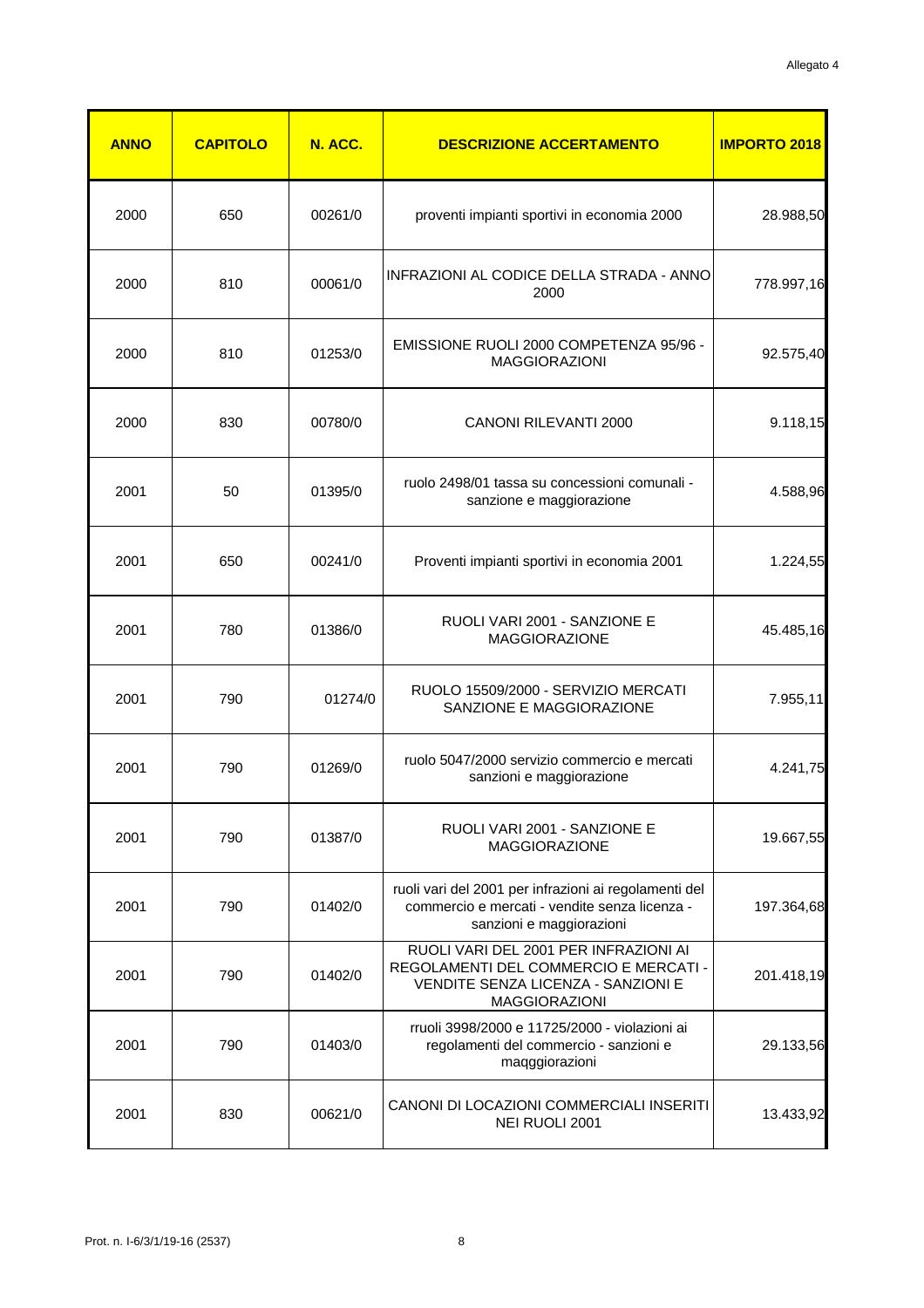| <b>ANNO</b> | <b>CAPITOLO</b> | N. ACC. | <b>DESCRIZIONE ACCERTAMENTO</b>                                                                                                                               | <b>IMPORTO 2018</b> |
|-------------|-----------------|---------|---------------------------------------------------------------------------------------------------------------------------------------------------------------|---------------------|
| 2001        | 996             | 01073/0 | L.R. 40/90 - PROLUNGAMENTO COLLETTORE<br>COSTIERO - AZIONE DI RIVALSA SULLA<br>CAUZIONE 7-102/98/177-2001                                                     | 16.784,85           |
| 2001        | 1070            | 00261/0 | RISOLUZIONE CONTRATTO REP. N 52539 dd<br>20.4.2000 CON LA DITTA AD RICERCA S.R.L. -<br>RISARCIM. DANNI CON INCAMERAM. POLIZZA<br>FID. AFF.GEN. 1-26/3-2/61-99 | 13.736,72           |
| 2001        | 1070            | 00262/0 | RISOLUZIONE CONTRATTO REP. N.52539 dd<br>20.4.2000 CON LA DITTA AD RICERCA S.R.L. -<br>RISARCIM. DANNI - AZIONE DI RECUPERO<br>AFF.GEN. 1-26/3-2/61-99        | 6.459,64            |
| 2001        | 2900            | 01125/0 | EMISSIONE RUOLI 2001 CONDONO EDILIZIO N.<br>2481-3050 DD.10/06/2001                                                                                           | 106,08              |
| 2002        | 10              | 00596/0 | <b>ICIAP COMPETENZA 96 97</b>                                                                                                                                 | 36.347,99           |
| 2002        | 650             | 00090/0 | PROVENTI IMPIANTI SPORTIVI IN ECONOMIA -<br>2002                                                                                                              | 90.648,22           |
| 2002        | 650             | 00091/0 | PROVENTI IMPIANTI SPORTIVI IN<br>CONCESSIONE - 2002                                                                                                           | 16.733,20           |
| 2002        | 740             | 01256/0 | ruolo 1557/2000 - mancato ritiro concessioni<br>edlilizie - sanzione e maggiorazione                                                                          | 69,29               |
| 2002        | 790             | 01257/0 | illeciti servizio commercio e mercati - ruolo<br>1557/2000 sanzione e maggiorazione                                                                           | 18.365,50           |
| 2002        | 790             | 01260/0 | RUOLO 13537/00 SANZIONI E MAGGIORAZIONI<br><b>COMMERCIO E MERCATI</b>                                                                                         | 1.053,57            |
| 2002        | 790             | 01261/0 | RUOLO 2766/2000 SANZIONI E MAGGIORAZIONI<br>COMMERCIO E MERCATI                                                                                               | 60.136,48           |
| 2002        | 790             | 01265/0 | RUOLO 1425/2000 SANZIONI E<br>MAGGIORAZIONE COMMERCIO E MERCATI                                                                                               | 1.996,02            |
| 2002        | 790             | 01266/0 | RUOLO 1426/2000 SANZIONI E<br>MAGGIORAZIONE COMMERCIO E MERCATI                                                                                               | 84,70               |
| 2002        | 790             | 01269/0 | PARZIALE RUOLO 2552/2001 SANZIONI E<br>MAGGIORAZIONI SERVIZIO MERCATI                                                                                         | 46.609,51           |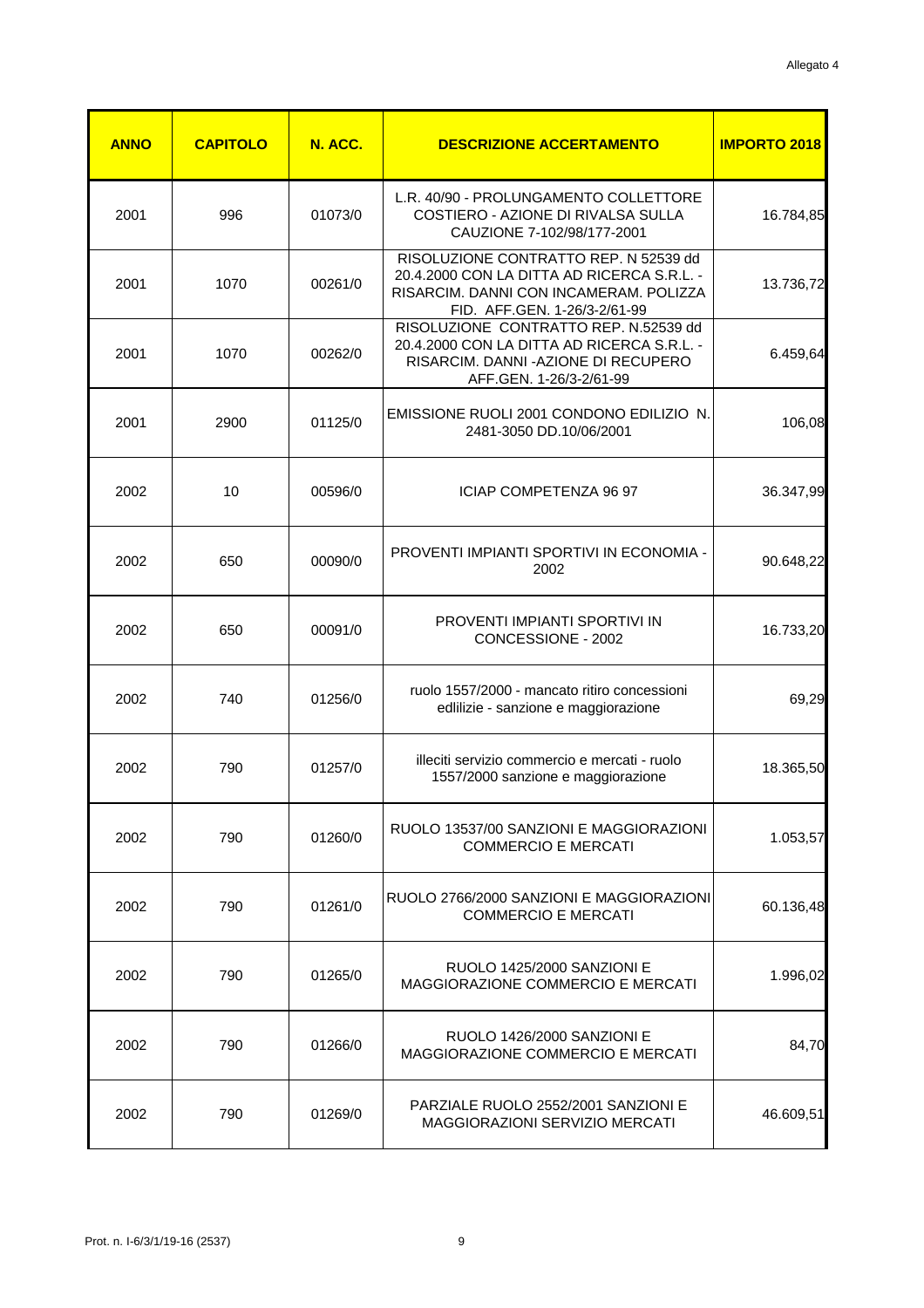| <b>ANNO</b> | <b>CAPITOLO</b> | N. ACC. | <b>DESCRIZIONE ACCERTAMENTO</b>                                                                                                               | <b>IMPORTO 2018</b> |
|-------------|-----------------|---------|-----------------------------------------------------------------------------------------------------------------------------------------------|---------------------|
| 2002        | 790             | 01301/0 | RUOLO 9794/2000 (cod. 29764) SANZIONI E<br>MAGGIORAZIONE COMMERCIO E MERCATI                                                                  | 1.938,25            |
| 2002        | 810             | 00342/0 | AMMENDE E OBLAZIONI PER<br>CONTRAVVENZIONI ALLE NORME SULLA<br>CIRCOLAZIONE STRADALE - ANNO 2002                                              | 440.438,55          |
| 2002        | 1030            | 00847/0 | Riviera di Barcola - rinnovo concess. Topolini e 4<br>aree demaniali marittime -2002/2007 -recupero<br>dep.cauz. (imp.5026) SAS-11/3/2-9/2002 | 2.200,00            |
| 2002        | 2900            | 01321/0 | ruolo 2002/2763 - mancati pagamenti sanzioni<br>pecuniarie per abusi edilizi - 70%                                                            | 8.467,16            |
| 2003        | 10              | 01190/0 | emissione ruoli ICIAP 2003/1683-4895-2637-2519-<br>19387-2983                                                                                 | 3.758,50            |
| 2003        | 650             | 00145/0 | PROVENTI IMPIANTI SPORTIVI IN ECONOMIA -<br><b>ANNO 2003</b>                                                                                  | 159.038,03          |
| 2003        | 650             | 00146/0 | PROVENTI IMPIANTI SPORTIVI IN<br>CONCESSIONE - ANNO 2003                                                                                      | 33.073,81           |
| 2003        | 650             | 00147/0 | CORRISPETTIVI BAGNI DIURNI - ANNO 2003<br>SAS-7/2/1-03-221                                                                                    | 380,00              |
| 2003        | 740             | 01309/0 | RUOLO 2748/02 SERV. CONCESSIONI EDILIZIE                                                                                                      | 11.020,43           |
| 2003        | 780             | 01306/0 | RUOLO 4868/00 INFRAZIONI AL REGOLAMENTO<br><b>MERCATI</b>                                                                                     | 1.859,23            |
| 2003        | 780             | 01318/0 | RUOLI VARI 2003 - SANZIONI POLIZIA<br><b>GIUDIZIARIA</b>                                                                                      | 41.791,34           |
| 2003        | 780             | 01319/0 | RUOLI 2002 SANZIONI POLIZIA GIUDIZIARIA                                                                                                       | 22.292,60           |
| 2003        | 790             | 01308/0 | RUOLO2748/02 COMMERCIO E MERCATI                                                                                                              | 10.030,05           |
| 2003        | 790             | 01317/0 | RUOLI VARI 2003 - SERVIZIO MERCATI -<br>SANZIONE E MAGGIORAZIONE                                                                              | 78.199,99           |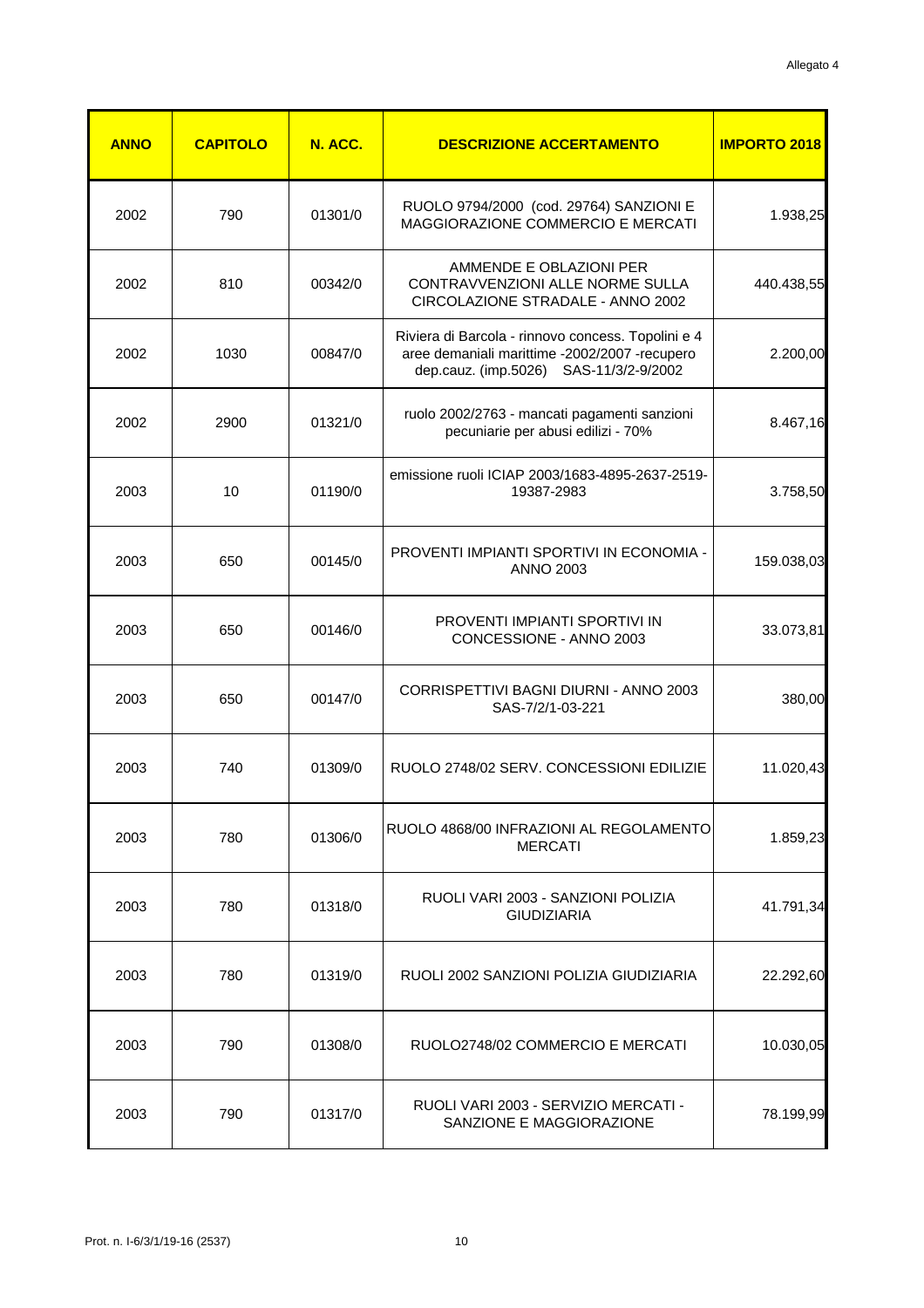| <b>ANNO</b> | <b>CAPITOLO</b> | N. ACC. | <b>DESCRIZIONE ACCERTAMENTO</b>                                                                                       | <b>IMPORTO 2018</b> |
|-------------|-----------------|---------|-----------------------------------------------------------------------------------------------------------------------|---------------------|
| 2003        | 806             | 01336/0 | EMISSIONE RUOLI 2003 - EX ARTICOLO 18<br>LEGGE 689/81                                                                 | 20.299,42           |
| 2003        | 810             | 00133/0 | AMMENDE E OBLAZIONI PER<br>CONTRAVVENZIONI ALLE NORME SULLA<br>CIRCOLAZIONE STRADALE - ANNO 2002                      | 181.142,61          |
| 2004        | 40              | 00875/0 | TARSU - AVVISI SUPPLETIVI DI PAGAMENTO<br>DAL 1998 AL 2003                                                            | 435.730,76          |
| 2004        | 45              | 00634/0 | RISCOSSIONE TASSA SMALTIMENTO RIFIUTI<br>SOLIDI URBANI ANNO 2004                                                      | 222.475,90          |
| 2004        | 45              | 00876/0 | ADDIZIONALE TARSU - AVVISI SUPPLETIVI DI<br>PAGAMENTO DAL 1998 AL 2004<br>$9 - 8/35 - 1/04$                           | 12.347,12           |
| 2004        | 650             | 00093/0 | PROVENTI IMPIANTI SPORTIVI IN ECONOMIA -<br>2004                                                                      | 99.491,12           |
| 2004        | 650             | 00094/0 | PROVENTI IMPIANTI SPORTIVI IN<br>CONCESSIONE - 2004                                                                   | 26.052,44           |
| 2004        |                 |         | CREDITO D'IMPOSTA EX DPR 917/1986<br><b>MATURATO SUI DIVIDENDI DISTRIBUITI</b><br>DALL'ALLORA ACEGAS SPA NEL 2001     | 4.672.573,73        |
| 2005        | 45              | 00552/0 | RISCOSSIONE DELLA TASSA SMALTIM. RIFIUTI<br>SOLIDI URB. ANNO 2005 - ADDIZIONALE                                       | 56.239,09           |
| 2005        | 45              | 01195/0 | RISCOSSIONE TASSA SMALTIMENTO RIFIUTI<br>SOLIDI URBANI-AVVISI PAGAMENTO ANNI DA<br>1998 A 2005 -                      | 156.827,65          |
| 2005        | 650             | 00084/0 | PROVENTI IMPIANTI SPORTIVI IN ECONOMIA<br>2005                                                                        | 21.639,98           |
| 2005        | 1030            | 00338/0 | RECUPERO CAUZIONE PER CONCESSONE<br>MARITTIMA - BARCOLA, EX-CEDAS - PER "LA<br>MULA DE TRIESTE" T.P. N0-71/14/22-2004 | 885,42              |
| 2006        | 40              | 00648/0 | RISCOSSIONE TARSU AVVISI PAGAMENTO<br>2006                                                                            | 319.029,99          |
| 2006        | 41              | 00816/0 | RISCOSSIONE TASSA SMALTIMENTO RIFIUTI<br>SOLIDI URBANI - AVVISI PAGAMENTO RELATIVI<br>ANNI DAL 2000 AL 2006           | 66.071,47           |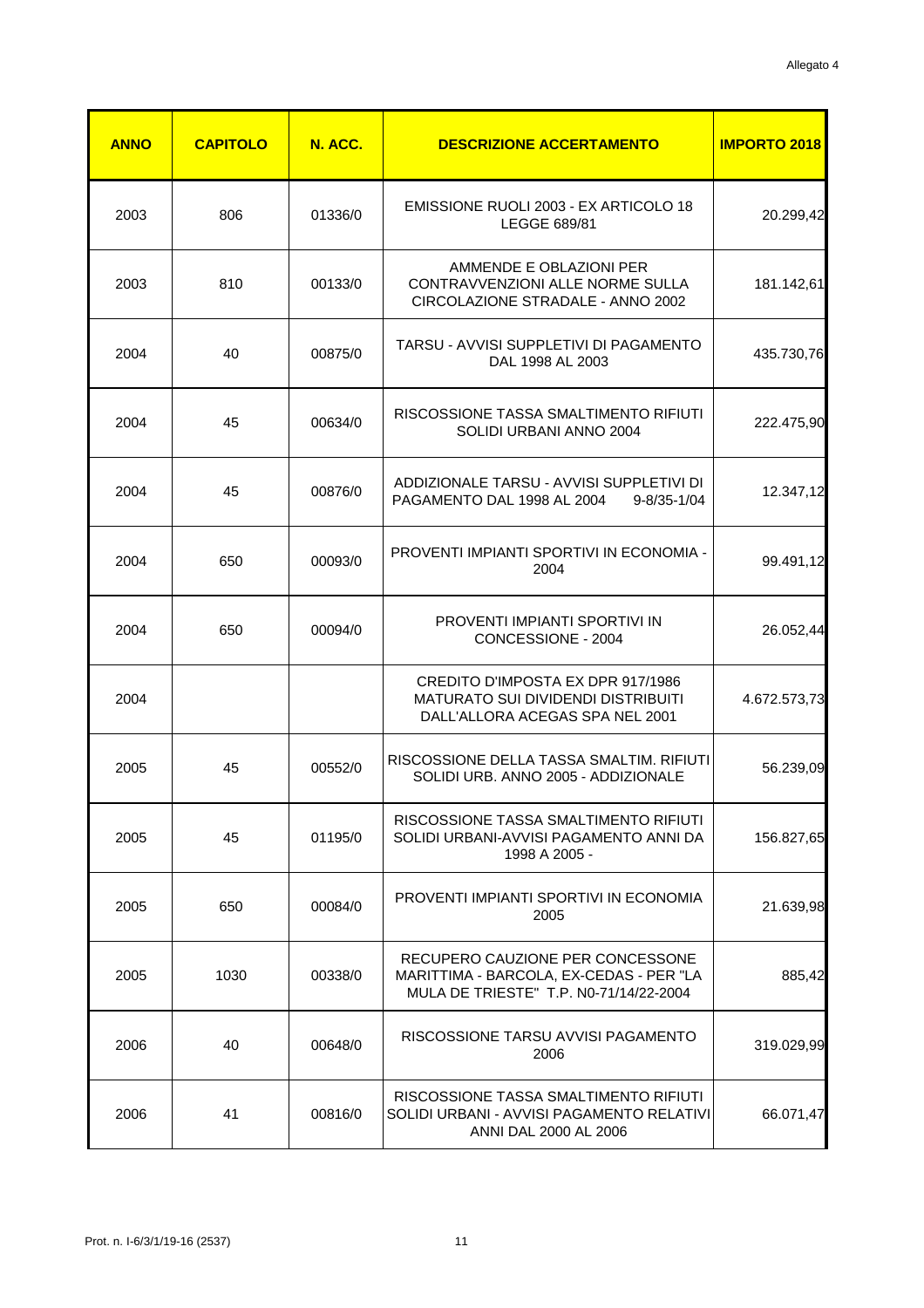| <b>ANNO</b> | <b>CAPITOLO</b> | N. ACC. | <b>DESCRIZIONE ACCERTAMENTO</b>                                                                                                  | <b>IMPORTO 2018</b> |
|-------------|-----------------|---------|----------------------------------------------------------------------------------------------------------------------------------|---------------------|
| 2006        | 41              | 01032/0 | RISCOSSIONE TASSA SMALTIMENTO RIFIUTI<br>SOLIDI URBANI - AVVISI PAGAMENTO RELATIVI<br>ANNI DAL 2001 AL 2006                      | 201.828,59          |
| 2006        | 41              | 01300/0 | RISCOSSIONE TASSA SMALTIMENTO RIFIUTI<br>SOLIDI URBANI-AVVISI PAGAMENTO ANNI DAL<br>2001 AL 2006                                 | 256.206,98          |
| 2006        | 41              | 01301/0 | RISCOSSIONE TASSA SMALTIMENTO RIFIUTI<br>SOLIDI URBANI - AVVISI PAGAMENTO RELATIVI<br>ANNI DAL 2001 AL 2006  15-46/3171/07(2468) | 277.207,53          |
| 2006        | 45              | 00649/0 | RISCOSSIONE TARSU AVVISI PAGAMENTO<br>2006                                                                                       | 35.874,67           |
| 2007        | 41              | 00778/0 | RISCOSSIONETASSA SMALTIMENTO RIFIUTI<br>SOLIDI URBANI - AVVISI DI PAGAMENTO<br>RELATIVI AGLI ANNI DAL 2000 AL 2007               | 16.650,70           |
| 2007        | 41              | 01040/0 | RISCOSSIONE TASSA SMALTIMENTO RIFIUTI<br>SOLIDI URBANI-AVVISI PAGAMENTO RELATIVI<br>ANNI DAL 2002 AL 2007  15/46/579/1/07(19159) | 81.275,90           |
| 2007        | 41              | 01040/0 | RISCOSSIONE TASSA SMALTIMENTO RIFIUTI<br>SOLIDI URBANI-AVVISI PAGAMENTO RELATIVI<br>ANNI DAL 2002 AL 2007                        | 142.433,99          |
| 2007        | 41              | 01081/0 | RISCOSSIONE TASSA SMALTIMENTO RIFIUTI<br>SOLIDI URBANI - AVVISI DI PAGAM. ANNI 2002-<br>2007 15/46/608/1/07(20474)               | 193.651,13          |
| 2008        | 41              | 00905/0 | RISCOSSIONE TASSA SMALTIMENTO RIFIUTI<br>SOLIDI URBANI - AVVISI DI PAGAMENTO<br>RELATIVI AGLI ANNI DAL 2002 AL 2008              | 1.854.576,44        |
| 2008        | 45              | 00690/0 | RISCOSSIONE DELLA TASSA DI SMALTIMENTO<br>RIFIUTI SOLIDIURBANI - AVVISI DI PAGAMENTO<br>RELATIVI ALL'ANNO 2008                   | 21.612,01           |
| 2008        | 810             | 00394/0 | RISCOSSIONI PER SANZIONI AMM.VE SU<br>INFRAZIONI AL C.D.S. - ANNO 2008.                                                          | 286.339,84          |
| 2009        | 40              | 00787/0 | RISCOSSIONE DELLA TASSA DI SMALTIMENTO<br>RIFIUTI SOLIDI URBANI - AVVISI DI<br>PAGAMENTO RELATIVI ALL'ANNO 2009                  | 30.373,74           |
| 2009        | 41              | 00975/0 | RISCOSSIONE TASSA SMALTIMENTO RIFIUTI<br>SOLIDI URBANI - AVVISI DI PAGAMENTO<br>RELATIVI AGLI ANNI DAL 2002 AL 2009              | 1.496.952,39        |
| 2009        | 45              | 00788/0 | RISCOSSIONE DELLA TASSA DI SMALTIMENTO<br>RIFIUTI SOLIDI URBANI - AVVISI DI<br>PAGAMENTO RELATIVI ALL'ANNO 2009                  | 80.907,88           |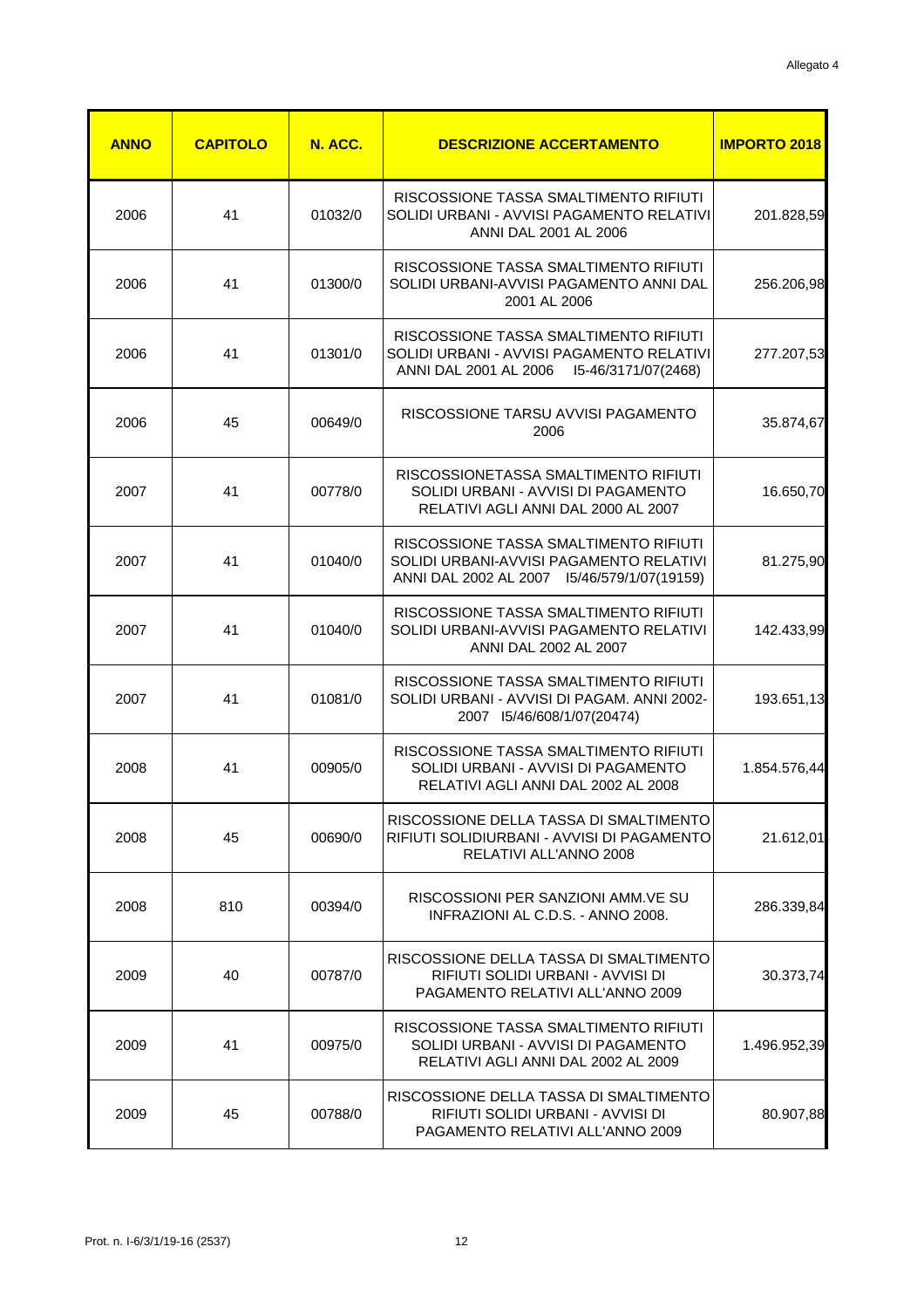| <b>ANNO</b> | <b>CAPITOLO</b> | N. ACC. | <b>DESCRIZIONE ACCERTAMENTO</b>                                                                                                                       | <b>IMPORTO 2018</b> |
|-------------|-----------------|---------|-------------------------------------------------------------------------------------------------------------------------------------------------------|---------------------|
| 2009        | 810             | 00392/0 | RISCOSSIONI PER SANZIONI SU INFRAZIONI AL<br>CODICE DELLA STRADA ANNO 2009.                                                                           | 37.733,59           |
| 2009        | 968             | 00985/0 | SALDO PER NEGATIVO PER RECUPERO<br>COMPETENZE PIERETTI SONIA PERIODO<br>20.9.07-31.7.09 A SEGUITO RISOLUZIONE<br>RAPPORTO DI LAVORO (VEDI DX 2786/09) | 40.080,04           |
| 2010        | 41              | 00673/0 | Riscossione della tassa di smaltimento rifiuti solidi<br>urbani; avvisi pagamento relativi agli anni dal 2002<br>al 2010                              | 500.000,00          |
| 2010        | 41              | 00754/0 | Riscossione della tassa di smaltimento rifiuti solidi<br>urbani; avvisi di pagamento relativi agli anni dal<br>2002 al 2009                           | 592.032,11          |
| 2010        | 41              | 01329/0 | Riscossione della tassa di smaltimento rifiuti solidi<br>urbani; avvisi di pagamento relativi agli anni dal<br>2003 al 2010                           | 57.974,49           |
| 2010        | 45              | 00646/0 | Riscossione della tassa di smaltimento rifiuti solidi<br>urbani; avvisi di pagamento relativi all'anno 2010 .l-<br>46/404/10-1(13799                  | 40.343,12           |
| 2010        | 810             | 00499/0 | RISCOSSIONI PER SANZIONI SU INFRAZIONI AL<br>CODICE DELLA STRADA ANNO 2010.                                                                           | 360.336,70          |
| 2011        | 41              | 00590/0 | Riscossione della tassa di smaltimento rifiuti solidi<br>urbani; avvisi di pagamento relativi agli anni dal<br>2003 al 2011                           | 821.847,75          |
| 2011        | 41              | 01126/0 | Riscossione tarsu; avvisi di pagamento relativi anni<br>dal 2003 al 2011.                                                                             | 135.423,39          |
| 2011        | 810             | 00300/0 | RISCOSSIONI PER SANZIONI SU INFRAZIONI AL<br>CODICE DELLA STRADA ANNO 2011.                                                                           | 463.344,50          |
| 2011        | 941             | 1329    | Rimborso dallo Stato per gestione degli Uffici                                                                                                        | 317.382,36          |
| 2012        | 41              | 00883/0 | Riscossione della tassa di smaltimento rifiuti solidi<br>urbani; avvisi di pagamento relativi agli anni dal<br>2004 al 2012.                          | 1.059.944,98        |
| 2012        | 45              | 00882/0 | Riscossione della tassa di smaltimento rifiuti solidi<br>urbani; avvisi di pagamento relativi all'anno 2012                                           | 17.164,48           |
| 2012        | 810             | 00335/0 | RISCOSSIONI PER SANZIONI SU INFRAZIONI AL<br>CODICE DELLA STRADA ANNO 2012                                                                            | 387.170,59          |